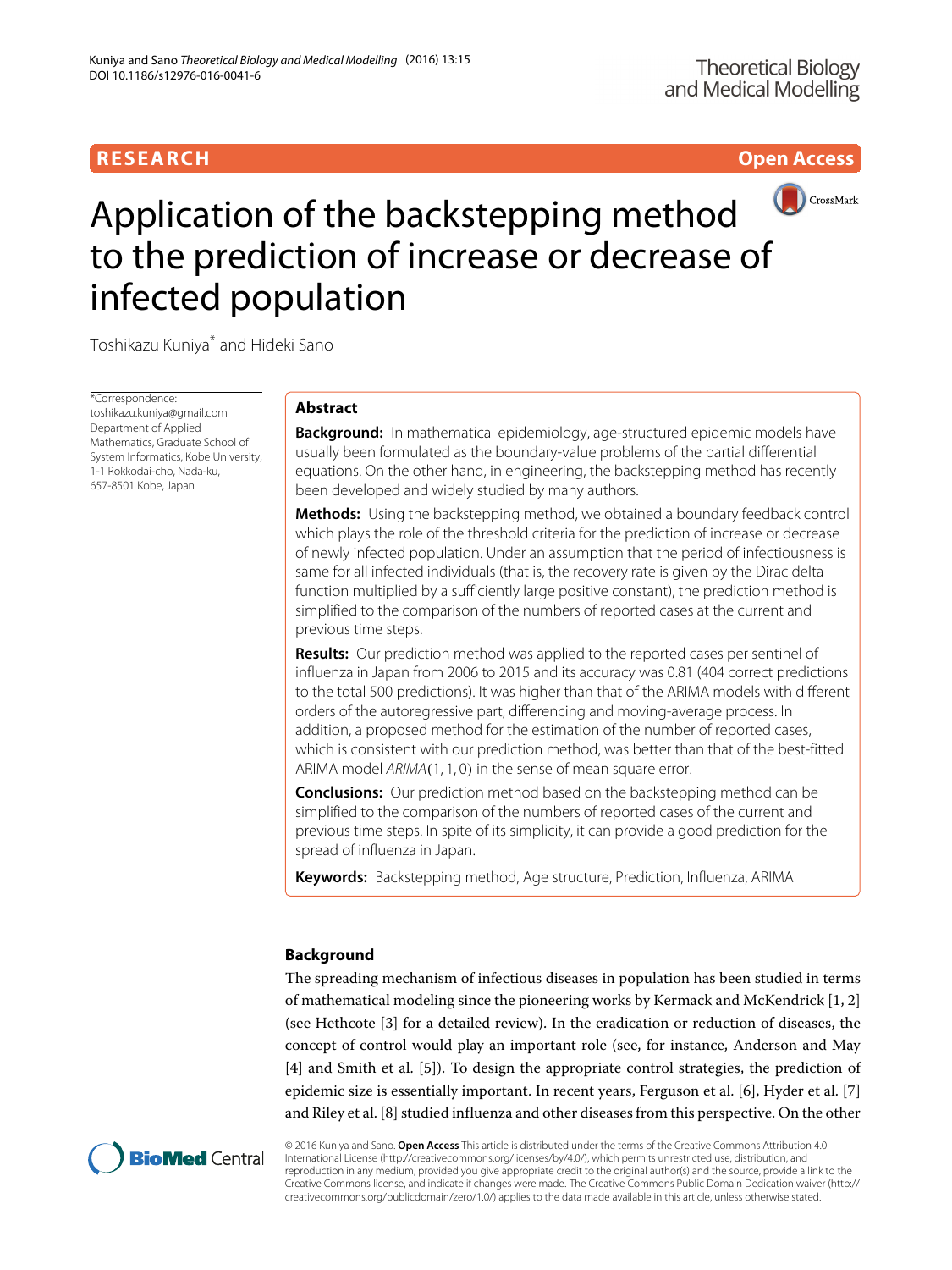hand, the qualitative analysis of mathematical models is also important for understanding the effect of control. Alexander et al. [\[9\]](#page-9-8) and Mills et al. [\[10\]](#page-9-9) published their study from this perspective.

For a long time, age-structured epidemic models have been studied by many authors (see, for instance, Iannelli [\[11\]](#page-9-10), Inaba [\[12\]](#page-9-11), Inaba and Nishiura [\[13\]](#page-9-12) and Tudor [\[14\]](#page-9-13)). Mathematically, these models can be regarded as the boundary-value problems of partial differential equations. On the other hand, in engineering, the backstepping method has recently been developed by Smyshlyaev and Krstic [\[15\]](#page-9-14) to obtain the boundary feedback control for stabilizing the systems of partial differential equations and has widely been studied by many authors (see, for instance, Susto and Krstic [\[16\]](#page-9-15) and Baccoli et al. [\[17\]](#page-9-16)). The aim of this study is to make use of the backstepping method for epidemiological considerations. Specifically, we will develop a new method for the prediction of increase or decrease of infected population.

In the classical theory of the basic reproduction number  $\mathcal{R}_0$  (see, for instance, Diekmann et al. [\[18\]](#page-9-17) and van den Driessche and Watmough [\[19\]](#page-9-18)), the number of newly infected individuals produced by a typical infected individual invading into a fully susceptible population is characterized as the threshold value. That is, if  $\mathcal{R}_0 > 1$ , then the epidemic size will increase and if  $\mathcal{R}_0$  < 1, then it will decrease. In our method, a threshold criteria *U*(*t*) will be calculated for each time step *t* as a boundary feedback control. It will be shown that whether the newly infected population  $I(t, 0)$  at each time step *t* will exceed  $U(t)$  or not determines the increase or decrease of infected population at the next time step  $t + 1$ . That is, if  $I(t, 0) > U(t)$   $(I(t, 0) < U(t))$  at the current time step *t*, then the infected population will increase (decrease) at the next time step  $t + 1$ . Thus, we can predict the increase or decrease of infected population by comparing *I*(*t*, 0) and *U*(*t*) for each time step.

#### **Methods**

### **The model formulation**

The meaning of each symbol in our mathematical model is as follows.

- $t \geq 0$ : the chronological time;
- $a \in [0, a_{\dagger}]$ : the class age (that is, the time elapsed since the infection) of infected individuals;
- $a_{\dagger} > 0$ : the maximum period of infectiousness;
- $I(t, a)$ : the infected population of class age a at time  $t$ ;
- $\gamma(a) \in L^1_+(0, a_{\dagger})$ : the per capita recovery rate of infected individuals of class age a.

Under this setting, the class age-structured epidemic model in this paper is formulated as follows.

<span id="page-1-0"></span>
$$
\left(\frac{\partial}{\partial t} + \frac{\partial}{\partial a}\right)I(t, a) = -\gamma(a)I(t, a), \quad t > 0, \ 0 < a < a_{\dagger}.
$$
 (1)

Note that the boundary condition for  $a = 0$  is not considered in [\(1\)](#page-1-0) unlike usual class age-structured epidemic models. In fact, in this paper, we analytically derive the boundary feedback control  $U(t)$  by using the backstepping method and compare it with  $I(t, 0)$  which will be obtained from the real data.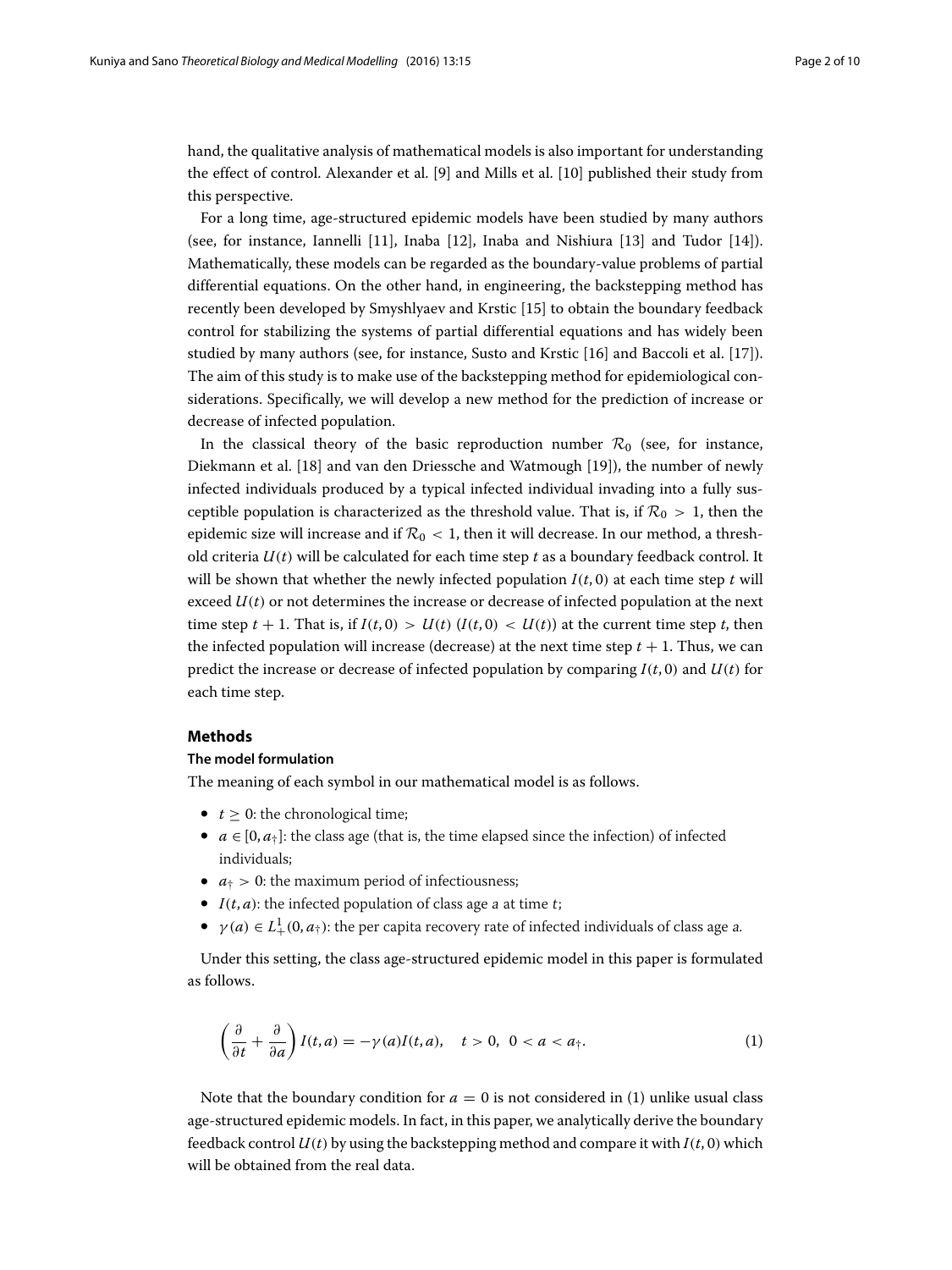#### **The backstepping method**

The aim of this section is to derive the boundary feedback control  $U(t)$ . Let us consider the following integral transformation.

<span id="page-2-0"></span>
$$
w(t,a) := I(t,a) - \int_{a}^{a_{\dagger}} k(a,\sigma)I(t,\sigma)d\sigma.
$$
 (2)

Now we seek the integral kernel  $k(a, \sigma)$  such that  $w(t, a)$  becomes the solution of the following target system.

<span id="page-2-1"></span>
$$
\begin{cases} \left(\frac{\partial}{\partial t} + \frac{\partial}{\partial a}\right)w(t,a) = -\gamma(a)w(t,a) + \psi(a)w(t,a_{\uparrow}), \ t > 0, \ 0 < a < a_{\uparrow}, \\ w(t,0) = 0, \qquad t > 0, \end{cases}
$$
\n(3)

where  $\psi(a)$  is a positive continuous function on [0,  $a_{\dagger}$ ] which is chosen such that the operator describing the target system has the spectrum consisting of stable eigenvalues and zero eigenvalue, that is,  $w(t, a)$  converges to a nontrivial equilibrium  $w^*(a)$  as  $t \to +\infty$ . Therefore, we see that if the integral equation

$$
w^*(a) = I(t,a) - \int_a^{a_\dagger} k(a,\sigma)I(t,\sigma)d\sigma
$$
\n(4)

has an equilibrium  $I^*(a)$ , then  $I(t, a)$  converges to  $I^*(a)$  as  $t \to +\infty$ . Hence, in what follows, we will determine the integral kernel  $k(a, \sigma)$  such that [\(2\)](#page-2-0) satisfies [\(3\)](#page-2-1) and further [\(4\)](#page-2-2) has the equilibrium  $I^*(a)$ .

Differentiating [\(2\)](#page-2-0) with respect to *t* and using [\(1\)](#page-1-0), we have

<span id="page-2-4"></span><span id="page-2-3"></span><span id="page-2-2"></span>
$$
\frac{\partial}{\partial t} w(t, a) \n= \frac{\partial}{\partial t} I(t, a) - \int_{a}^{a_{\dagger}} k(a, \sigma) \frac{\partial}{\partial t} I(t, \sigma) d\sigma \n= \frac{\partial}{\partial t} I(t, a) - \int_{a}^{a_{\dagger}} k(a, \sigma) \left[ -\frac{\partial}{\partial \sigma} I(t, \sigma) - \gamma(\sigma) I(t, \sigma) \right] d\sigma \n= \frac{\partial}{\partial t} I(t, a) - k(a, a) I(t, a) + k(a, a_{\dagger}) I(t, a_{\dagger}) \n- \int_{a}^{a_{\dagger}} \left[ \frac{\partial}{\partial \sigma} k(a, \sigma) - \gamma(\sigma) k(a, \sigma) \right] I(t, \sigma) d\sigma.
$$
\n(5)

On the other hand, differentiating [\(2\)](#page-2-0) with respect to *a*, we have

$$
\frac{\partial}{\partial a}w(t,a) = \frac{\partial}{\partial a}I(t,a) + k(a,a)I(t,a) - \int_{a}^{a_{\dagger}} \frac{\partial}{\partial a}k(a,\sigma)I(t,\sigma)d\sigma.
$$
 (6)

Adding both sides of the Eqs.  $(5)$  and  $(6)$  and using  $(1)$ , we have

<span id="page-2-5"></span>
$$
\begin{split}\n\left(\frac{\partial}{\partial t} + \frac{\partial}{\partial a}\right) w(t, a) &= \left(\frac{\partial}{\partial t} + \frac{\partial}{\partial a}\right) I(t, a) + k(a, a_{\dagger}) I(t, a_{\dagger}) \\
&\quad - \int_{a}^{a_{\dagger}} \left[ \left(\frac{\partial}{\partial a} + \frac{\partial}{\partial \sigma}\right) k(a, \sigma) - \gamma(\sigma) k(a, \sigma) \right] I(t, \sigma) d\sigma \\
&= -\gamma(a) I(t, a) + k(a, a_{\dagger}) I(t, a_{\dagger}) \\
&\quad - \int_{a}^{a_{\dagger}} \left[ \left(\frac{\partial}{\partial a} + \frac{\partial}{\partial \sigma}\right) k(a, \sigma) - \gamma(\sigma) k(a, \sigma) \right] I(t, \sigma) d\sigma \\
&= -\gamma(a) w(t, a) + k(a, a_{\dagger}) w(t, a_{\dagger}) \\
&\quad - \int_{a}^{a_{\dagger}} \left[ \left(\frac{\partial}{\partial a} + \frac{\partial}{\partial \sigma}\right) k(a, \sigma) + (\gamma(a) - \gamma(\sigma)) k(a, \sigma) \right] I(t, \sigma) d\sigma.\n\end{split}
$$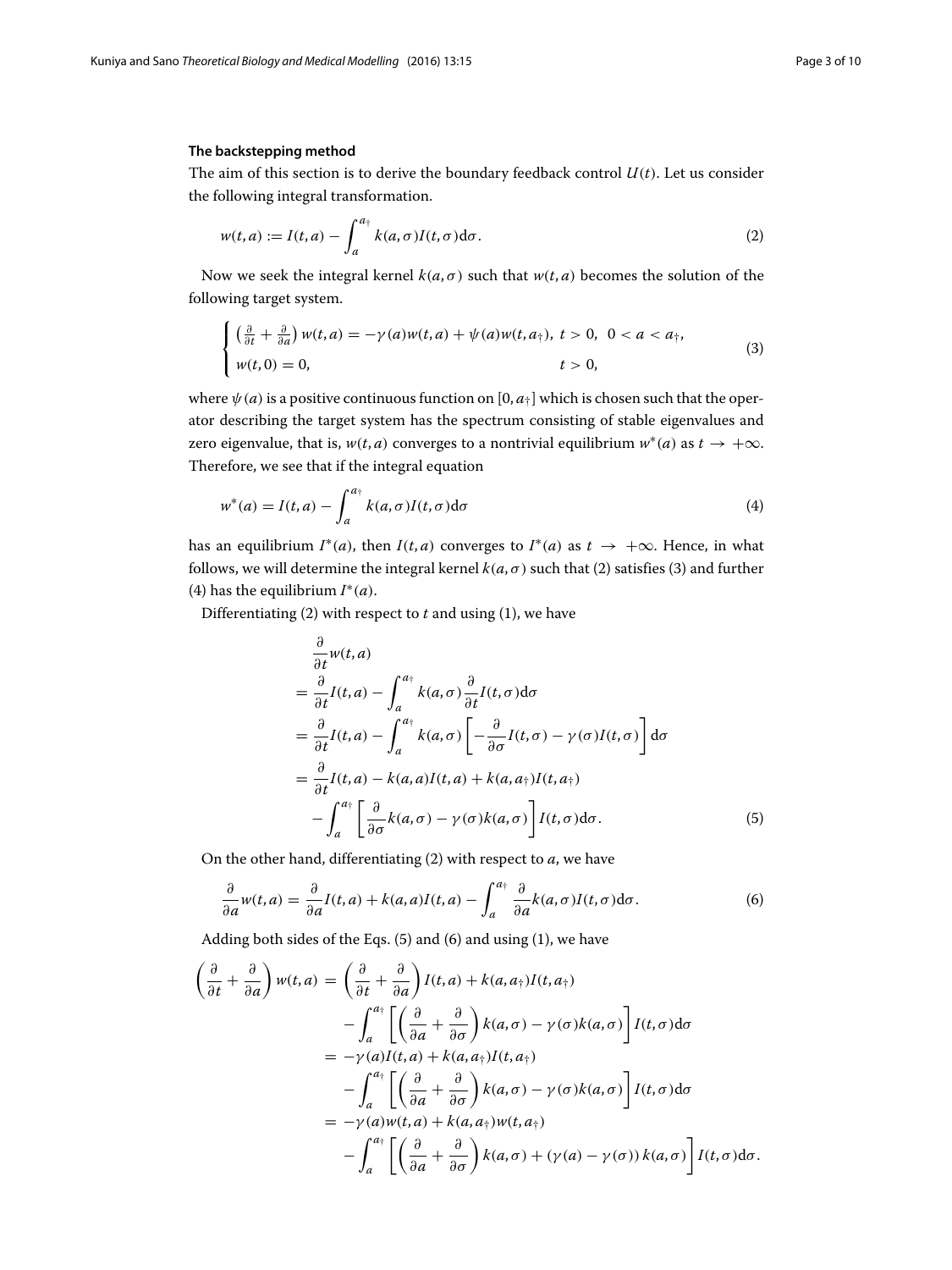Comparing this equation with [\(3\)](#page-2-1), we see that  $k(a, \sigma)$  should satisfy the following equation.

$$
\begin{cases} \left(\frac{\partial}{\partial a} + \frac{\partial}{\partial \sigma}\right) k(a, \sigma) + \left(\gamma(a) - \gamma(\sigma)\right) k(a, \sigma) = 0, \ a \in \left(0, a_{\dagger}\right), \ \sigma \in \left(a, a_{\dagger}\right), \\ k(a, a_{\dagger}) = \psi(a), & a \in \left[0, a_{\dagger}\right]. \end{cases} \tag{7}
$$

Since the operator describing the target system [\(3\)](#page-2-1) is required to have zero eigenvalue,  $\psi(\sigma)$  should satisfy

<span id="page-3-0"></span>
$$
\int_0^{a_{\dagger}} \psi(\sigma) e^{-\int_{\sigma}^{a_{\dagger}} \gamma(\rho) d\rho} d\sigma = 1.
$$
\n(8)

Note that the Eq. [\(8\)](#page-3-0) corresponds to the situation where the basic reproduction number  $\mathcal{R}_0$  is just equal to one (see, for instance, Diekmann et al. [\[18\]](#page-9-17)). By integrating [\(7\)](#page-2-5) along the characteristic line  $\sigma - a = \text{const.}$ , we obtain

$$
k(a,\sigma)=\psi(a_{\dagger}+a-\sigma)\mathrm{e}^{\int_0^{a_{\dagger}-\sigma}(\gamma(a_{\dagger}+a-\sigma-\rho)-\gamma(a_{\dagger}-\rho))d\rho},\quad\sigma\in(a,a_{\dagger}).
$$
\n(9)

Since the kernel  $k(a, \sigma)$  is bounded on the domain  $0 \le a \le \sigma \le a_{\dagger}$  and  $w^*(a)$  is continuous on  $[0, a_{\dagger}]$ , the integral Eq. [\(4\)](#page-2-2) has an equilibrium  $I^*(a)$  and the solution  $I(t, a)$ of [\(1\)](#page-1-0) converges to *I*<sup>\*</sup>(*a*) as  $t \to +\infty$  under the boundary condition

<span id="page-3-3"></span>
$$
I(t,0) = \int_0^{a_{\dagger}} k(0,\sigma)I(t,\sigma)d\sigma
$$
  
= 
$$
\int_0^{a_{\dagger}} \psi(a_{\dagger}-\sigma)e^{\int_0^{a_{\dagger}-\sigma} (\gamma(a_{\dagger}-\sigma-\rho)-\gamma(a_{\dagger}-\rho))d\rho}I(t,\sigma)d\sigma.
$$

Thus, the boundary feedback control *U*(*t*) is given by

$$
U(t) := \int_0^{a_\dagger} \psi(a_\dagger - \sigma) e^{\int_0^{a_\dagger - \sigma} (\gamma(a_\dagger - \sigma - \rho) - \gamma(a_\dagger - \rho)) d\rho} I(t, \sigma) d\sigma
$$
 (10)

and if  $I(t, 0) > U(t)$ , then the infected population  $I(t, a)$  will increase and diverge, while if  $I(t, 0) < U(t)$ , then the infected population  $I(t, a)$  will decrease and converge to 0.

### *Remark on mathematical well-posedness*

If we consider the initial condition  $I_0(a) := I(0, a)$ , it should satisfy the following condition to let [\(1\)](#page-1-0) have a differentiable solution *I*(*t*, *a*):

<span id="page-3-1"></span>
$$
I_0(\cdot) \in H^1(0, a_{\dagger}),
$$
  
\n
$$
I_0(0) = \int_0^{a_{\dagger}} \psi(a_{\dagger} - \sigma) e^{\int_0^{a_{\dagger} - \sigma} (\gamma(a_{\dagger} - \sigma - \rho) - \gamma(a_{\dagger} - \rho)) d\rho} I_0(\sigma) d\sigma.
$$
\n(11)

In fact, if the first two conditions are satisfied, we can show the existence of the differentiable solution  $I(t, a)$  by constructing a  $C_0$ -semigroup generated by the differentiation operator  $-d/da - \gamma(a)$  with the domain  $\{I(\cdot) \in H^1(0, a_{\dagger}); I(0) = \int_0^{a_{\dagger}} \psi(a_{\dagger} - \sigma)$  ${\rm e}^{\int_0^{a_+\,-\sigma} (\gamma(a_+\--\sigma-\rho)-\gamma(a_\dagger-\rho)) {\rm d}\rho}I(\sigma){\rm d}\sigma\}.$  Since the aim of this paper is to develop a prediction method, we do not require the observed data to satisfy the condition [\(11\)](#page-3-1). However, we remark that this mathematical rigorousness is essentially important from the analytical point of view.

### **The prediction method**

From the above discussion, we obtain the following prediction guideline.

- <span id="page-3-2"></span>If  $I(t, 0) > U(t)$ , then the infected population  $I(t, a)$  will increase.
- If  $I(t, 0) > U(t)$ , then the infected population  $I(t, a)$  will decrease. (12)<br>If  $I(t, 0) < U(t)$ , then the infected population  $I(t, a)$  will decrease.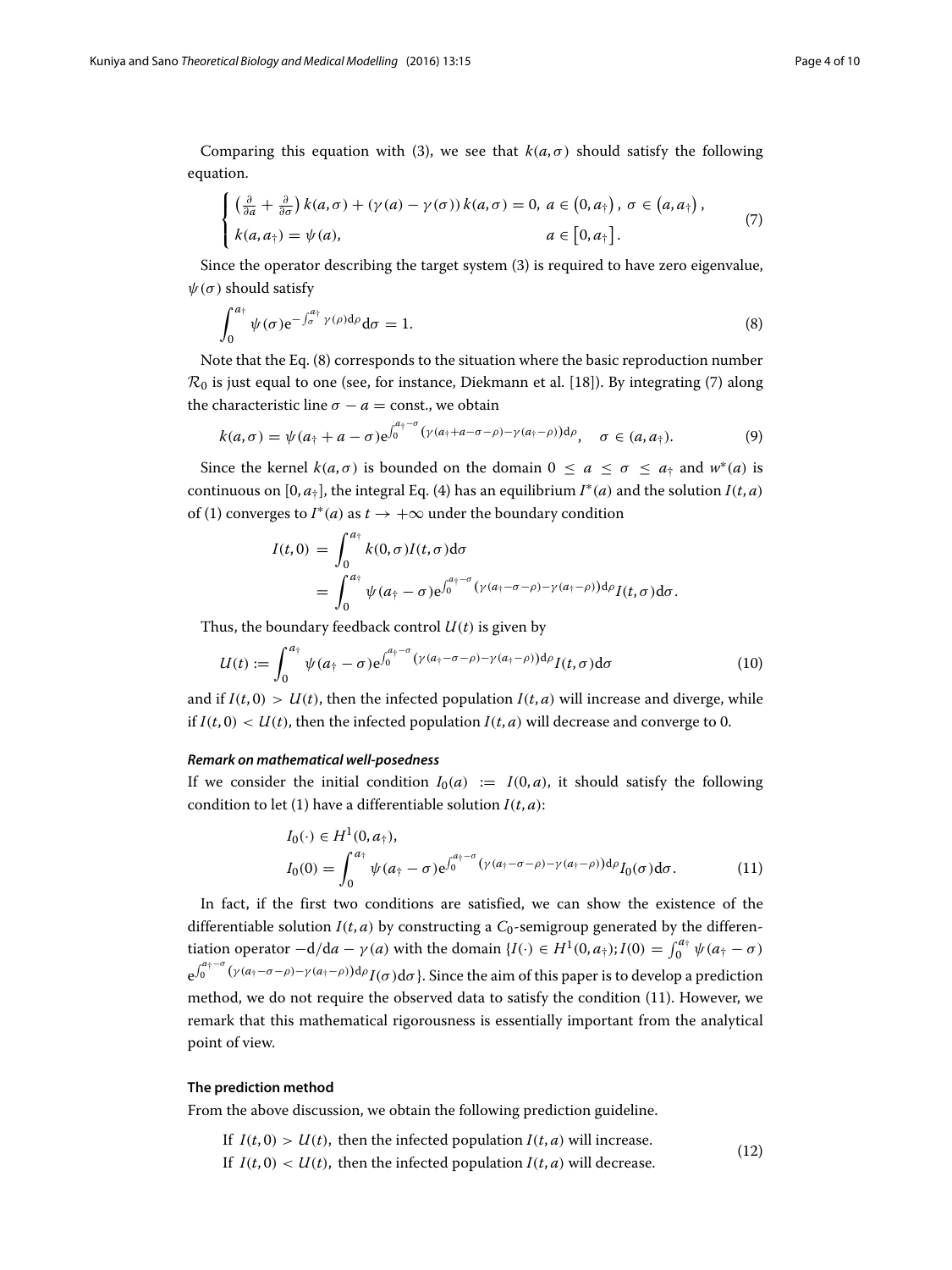In fact, we obtain Fig. [1](#page-4-0) for some artificial parameters, which is an example for verifying the validity of [\(12\)](#page-3-2).

In what follows, for simplicity, we assume that  $\psi(a) \equiv \psi$  and the period of infectiousness is same for all infected individuals. To represent this situation, we assume that the recovery rate is given by the Dirac delta function multiplied by a sufficiently large positive constant *M*  $\gg$  0:  $\gamma$  (*a*) = *M*δ (*a* − *a*<sub>†</sub>). Here, a model function for the Dirac delta function can be given by the isosceles triangle with height  $m > 0$  and base  $a<sub>†</sub> - 2/m < a < a<sub>†</sub>$ (which approaches to  $\delta(a - a_{\dagger})$  as  $m \to +\infty$ ). In this case, the survival rate at which an infected individual of class age *a* still has infectiousness is given by

$$
\Gamma(a) := e^{-\int_0^a \gamma(\sigma) d\sigma} = e^{-M \int_0^a \delta(\sigma - a_\dagger) d\sigma} = \begin{cases} 1, & a < a_\dagger, \\ e^{-M} (\approx 0), & a = a_\dagger. \end{cases}
$$

From [\(8\)](#page-3-0), we have

$$
\psi \int_0^{a_\dagger} e^{-M} d\sigma = \psi e^{-M} a_\dagger = 1
$$

and hence,  $\psi = e^M/a_f$ . Then, from [\(10\)](#page-3-3), the boundary feedback control  $U(t)$  is given by

$$
U(t) = \frac{e^M}{a_{\dagger}} \int_0^{a_{\dagger}} e^{M \int_0^{a_{\dagger}-\sigma} (\delta(-\sigma-\rho)-\delta(-\rho)) d\rho} I(t,\sigma) d\sigma
$$
  
= 
$$
\frac{e^M}{a_{\dagger}} \int_0^{a_{\dagger}} e^{-M} I(t,\sigma) d\sigma = \frac{1}{a_{\dagger}} \int_0^{a_{\dagger}} I(t,\sigma) d\sigma
$$
  
= 
$$
\frac{1}{a_{\dagger}} \int_0^{a_{\dagger}} I(t-\sigma,0) e^{-M \int_0^{\sigma} \delta(\rho-a_{\dagger}) d\rho} d\sigma = \frac{1}{a_{\dagger}} \int_0^{a_{\dagger}} I(t-\sigma,0) d\sigma.
$$

<span id="page-4-0"></span>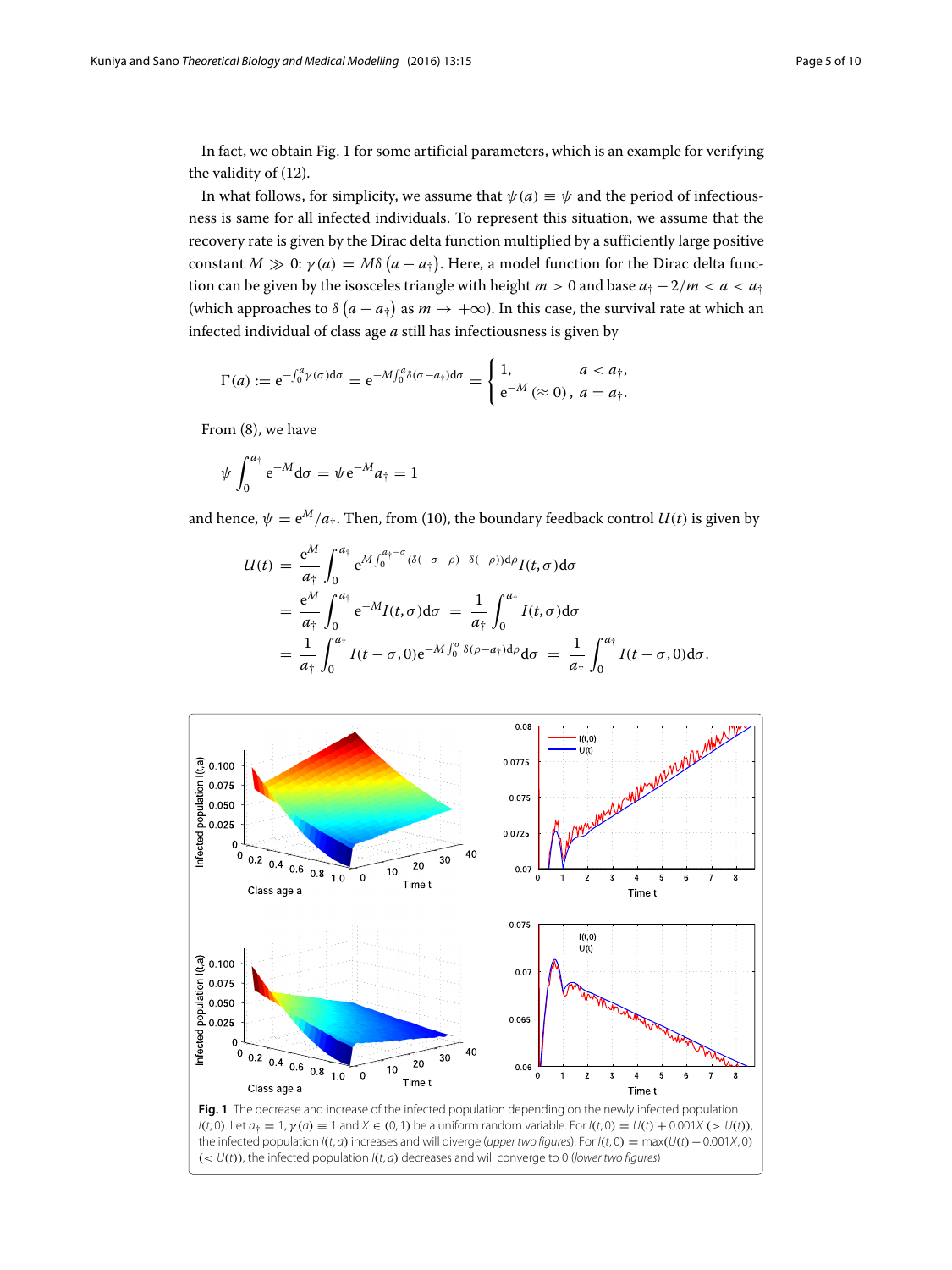Let us consider the discrete-time series and let  $a_{\dagger} = 1$ . Then, by using the rectangle approximation at  $\sigma = a_{\dagger} = 1$ , the above equality can be represented as follows.

<span id="page-5-1"></span>
$$
U(t) \approx I(t-1,0). \tag{13}
$$

Thus, from [\(12\)](#page-3-2), we can predict that if

(the number of reported cases at the current time step *t*)

 $>$  (the number of reported cases at the previous time step  $t - 1$ )

then the number of reported cases at the next time step  $t + 1$  will increase, and if

(the number of reported cases at the current time step *t*)

< (the number of reported cases at the previous time step *t* − 1)

then the number of reported cases at the next time step  $t + 1$  will decrease. Although this prediction method is very simple, its accuracy can be high for the real data of the spread of influenza in Japan (see the next section).

## **Results and discussion**

### **Prediction of increase or decrease of infected population for influenza in Japan**

In this section, we apply our prediction method proposed above to the real data of reported cases of influenza in Japan from 2006 to 2015. The data is available in the website of the National Institute of Infectious Diseases, Japan (see [\[20\]](#page-9-19)). Let the unit time step be a week.

First, in Table [1,](#page-5-0) we exhibit the result of our prediction from the week 1 to week 12 in 2015.

In Table [1,](#page-5-0) it is easy to see that the control  $U(t)$  is equal to the number of reported cases at the previous week  $t - 1$  as derived in [\(13\)](#page-5-1). For each time step  $t \in [2, 11]$ , the number of reported cases is compared to  $U(t)$  and if it is greater than  $U(t)$ , then the prediction is "Increase" and if it is less than *U*(*t*), then the prediction is "Decrease". In this case, the number of correct predictions is 9 and the total number of predictions is 10. Hence, the accuracy of the prediction is  $9/10 = 0.90$ .

| Week $(t)$     | Number of reported | U(t)  | Prediction | Result          |
|----------------|--------------------|-------|------------|-----------------|
|                | cases per sentinel |       |            |                 |
|                | 21.46              |       |            |                 |
| $\overline{2}$ | 33.28              | 21.46 | Increase   | Correct         |
| 3              | 37                 | 33.28 | Increase   | Correct         |
| $\overline{4}$ | 39.42              | 37    | Increase   | Incorrect       |
| 5              | 29.11              | 39.42 | Decrease   | Correct         |
| 6              | 19.03              | 29.11 | Decrease   | Correct         |
| 7              | 12.15              | 19.03 | Decrease   | Correct         |
| 8              | 8.26               | 12.15 | Decrease   | Correct         |
| 9              | 5.88               | 8.26  | Decrease   | Correct         |
| 10             | 4.32               | 5.88  | Decrease   | Correct         |
| 11             | 3.99               | 4.32  | Decrease   | Correct         |
| 12             | 3.85               |       |            |                 |
| Accuracy       |                    |       |            | $0.90 (= 9/10)$ |

<span id="page-5-0"></span>**Table 1** The actual number of reported cases per sentinel and prediction results for influenza in Japan from week 1 to week 12 in 2015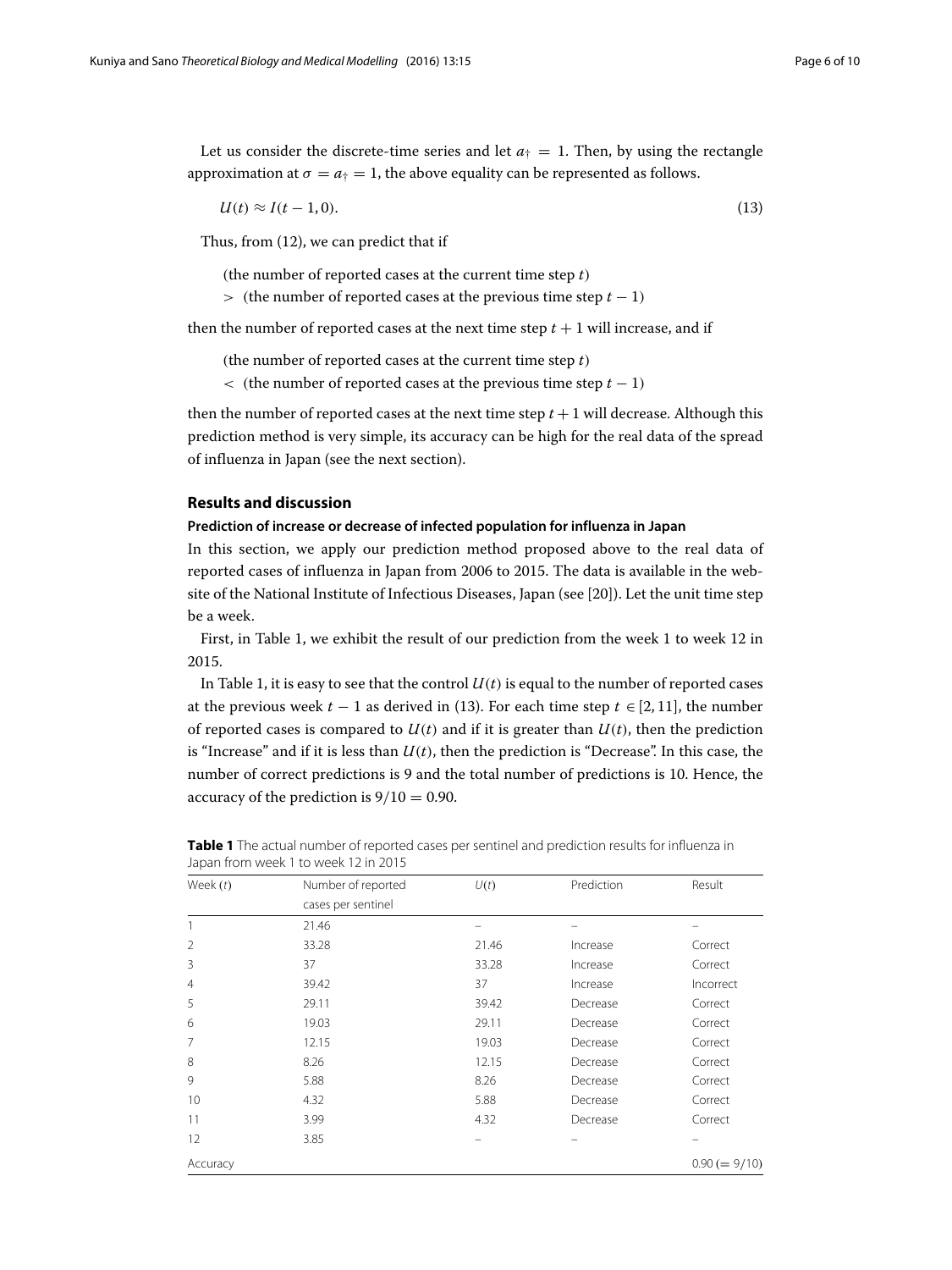Next, we extend our prediction to all weeks from 2006 to 2015. The time series of the actual number of reported cases per sentinel in this period is illustrated in Fig. [2.](#page-6-0) In this case, the accuracy of our prediction for each year is listed in Table [2.](#page-7-0)

As in the previous example, the prediction is not performed for the first week  $(t = 1)$ and the last week  $(t = 52)$ . Therefore, the total number of predictions per year is 50. The accuracy of total predictions is 0.81 and relatively high.

#### **Comparison**

Next we compare our prediction method with an alternative prediction method based on ARIMA (AutoRegressive Integrated Moving Average) models (see, for instance, Kane et al. [\[21\]](#page-9-20)). To perform the alternative prediction method, we use the function "ARIMAProcess" implemented in Wolfram Mathematica 10.3. For each of the weeks in 2006-2015, we iteratively apply the actual data from each of the past 10 weeks (including the current week) to predict the number of reported cases at each of the next weeks. Note that we additionally need the data of the last 10 weeks in 2005 to perform the prediction at the beginning of 2006. If the predicted number for the next week is greater (less) than the reported number at the current week, then the prediction can be regarded as "Increase" ("Decrease"). As it is well known, ARIMA models  $ARIMA(p, d, q)$  can be characterized by the orders of the autoregressive part *p*, differencing *d* and moving-average process *q*. For different *p*,  $d, q \in [0, 1]$ ,  $p+d+q>0$ , we obtain the prediction result as listed in Table [3.](#page-7-1)

From Table [3,](#page-7-1) we see that  $(p, d, q) = (1, 1, 0)$  is the best choice in this case. Nonetheless, its accuracy is lower than that of our prediction method (0.79 < 0.81).

#### **Estimation of the number of reported cases**

Finally, we perform an estimation of the number of reported cases, which is consistent with our prediction method. Roughly, we assume that the increase or decrease of newly infected population at each week follows a linear law. That is,

<span id="page-6-1"></span>
$$
I(t+1,0) \approx I(t,0) + k(I(t,0) - U(t)),
$$
\n(14)

<span id="page-6-0"></span>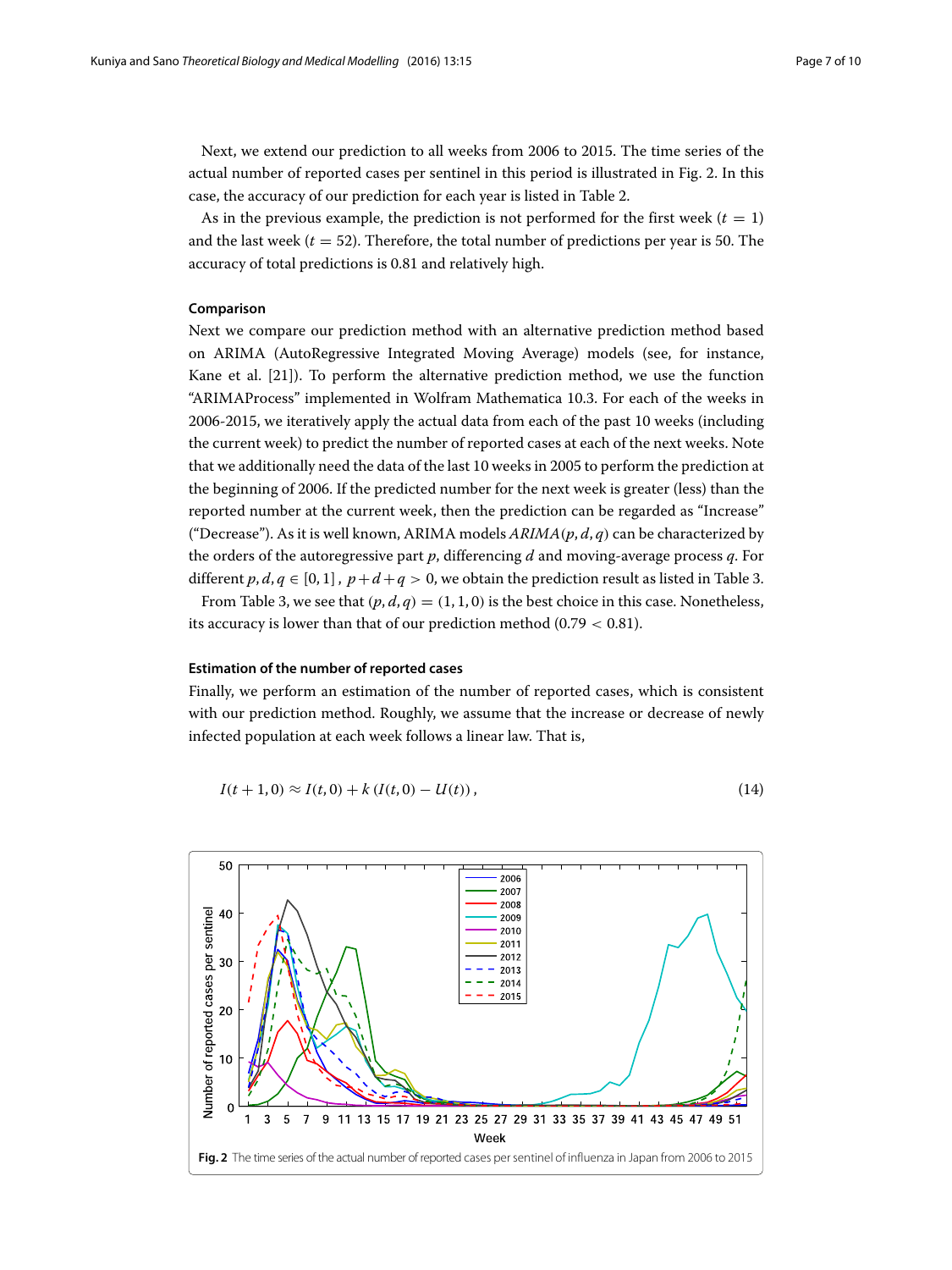<span id="page-7-0"></span>

| Year  | Number of correct<br>predictions | Number of incorrect<br>predictions | Accuracy |
|-------|----------------------------------|------------------------------------|----------|
| 2006  | 44                               | 6                                  | 0.88     |
| 2007  | 42                               | 8                                  | 0.84     |
| 2008  | 45                               | 5                                  | 0.90     |
| 2009  | 37                               | 13                                 | 0.74     |
| 2010  | 35                               | 15                                 | 0.70     |
| 2011  | 42                               | 8                                  | 0.84     |
| 2012  | 38                               | 12                                 | 0.76     |
| 2013  | 41                               | 9                                  | 0.82     |
| 2014  | 41                               | 9                                  | 0.82     |
| 2015  | 39                               | 11                                 | 0.78     |
| Total | 404                              | 96                                 | 0.81     |

**Table 2** The accuracy of our prediction for influenza in Japan from 2006 to 2015

where  $k > 0$  is a fitting parameter. It is easy to see that [\(14\)](#page-6-1) is consistent with our prediction method (that is, if  $I(t, 0) > U(t)$ , then  $I(t + 1, 0) > I(t, 0)$  and if  $I(t, 0) < U(t)$ , then  $I(t+1,0) < I(t,0)$ . Using the actual data from 2005 to 2015, we perform an ongoing estimation from the first week of 2006 to the last week of 2015. To minimize the mean square error between the actual number of reported cases and our estimated values, *k* is chosen to be 0.6 (see Fig. [3\)](#page-8-0). In this case, the mean square error of our estimation is 6.17457371, while that of the best-fitted ARIMA model *ARIMA*(1, 1, 0) is 9.469997. The estimation result is shown in Fig. [4.](#page-8-1) In Fig. [4,](#page-8-1) it is seen that although three curves take close values, some values estimated by *ARIMA*(1, 1, 0) are negative.

### **Discussion**

Although our prediction method only need the data from each of the past 2 weeks (including the current week), the accuracy of it (0.81) was higher than that of the best-fitted ARIMA model *ARIMA*(1, 1, 0) (0.79) which is based on the data from each of the past 10 weeks. Moreover, our estimation method [\(14\)](#page-6-1) for the number of newly infected population was better than *ARIMA*(1, 1, 0) in the sense of mean square error. From these results, we conjecture that focusing only on the data in the current and previous weeks can lead to a good prediction for the spread of influenza in Japan.

### **Conclusions**

In this study, based on the backstepping method in engineering, we developed a new prediction method for the increase or decrease of newly infected population. Under the assumption that the period of infectiousness is same for all infected individuals (that is,

| (p,d,q)   | Number of correct | Number of incorrect | Accuracy |
|-----------|-------------------|---------------------|----------|
|           | predictions       | predictions         |          |
| (0, 0, 1) | 224               | 276                 | 0.45     |
| (0, 1, 0) | 244               | 256                 | 0.49     |
| (1, 0, 0) | 156               | 344                 | 0.31     |
| (0, 1, 1) | 382               | 118                 | 0.76     |
| (1, 0, 1) | 152               | 348                 | 0.30     |
| (1, 1, 0) | 393               | 107                 | 0.79     |
| (1, 1, 1) | 355               | 145                 | 0.71     |

<span id="page-7-1"></span>**Table 3** The accuracy of the alternative prediction based on ARIMA(p, d, a) models for influenza in Japan from 2006 to 2015 (total 500 predictions)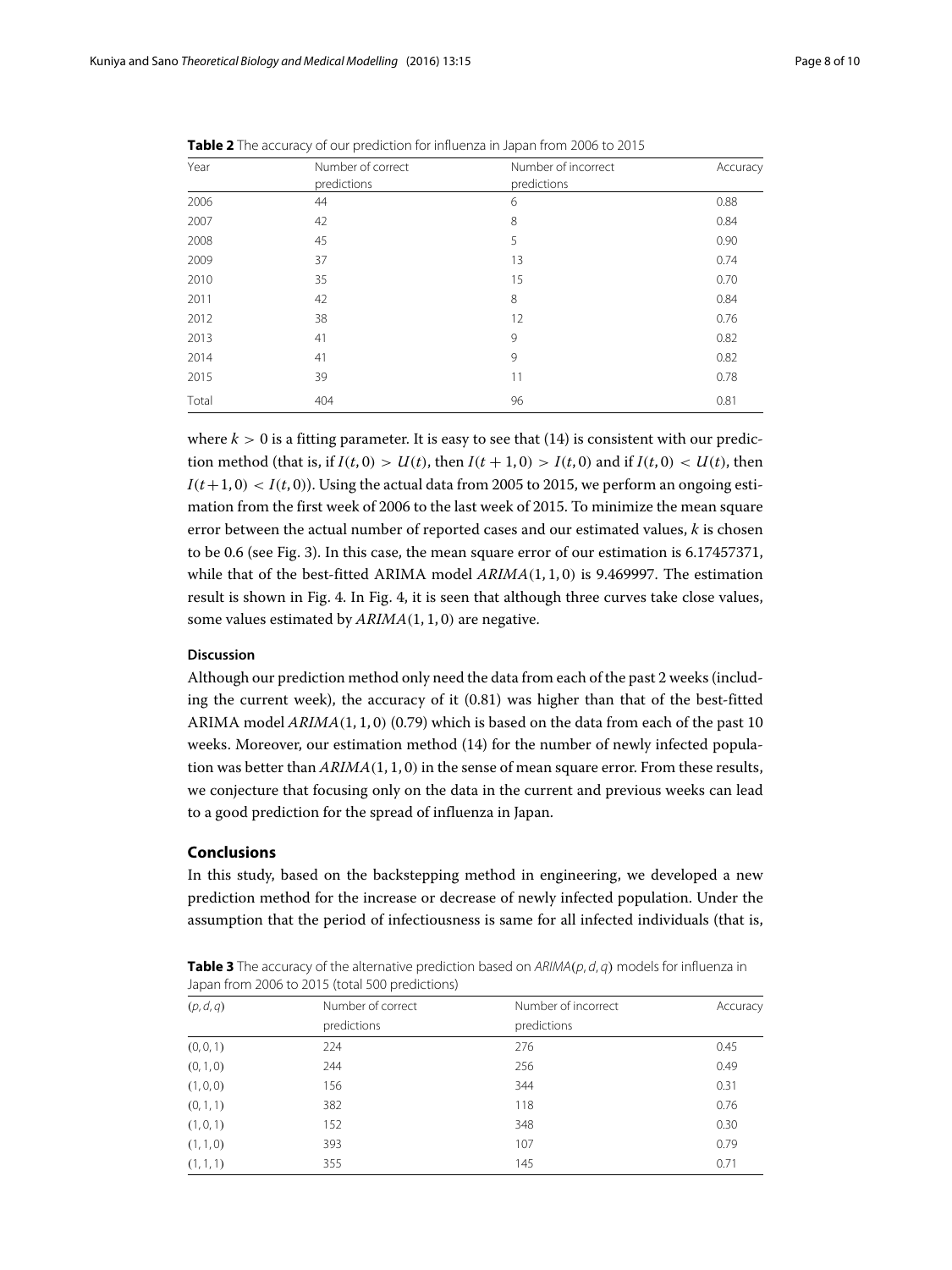

<span id="page-8-0"></span>the recovery rate is given by the Dirac delta function multiplied by a sufficiently large positive constant), the method was simplified to the comparison of the number of reported cases at the current and previous time steps. In spite of its simplicity, its accuracy was relatively high (0.81) for the spread of influenza in Japan from 2006 to 2015. Furthermore, the simple estimation method [\(14\)](#page-6-1) based on the linear law was proposed and its accuracy was better in the sense of mean square error than that of the best-fitted ARIMA model *ARIMA*(1, 1, 0), which is based on the data from each of the past 10 weeks. From these

<span id="page-8-1"></span>